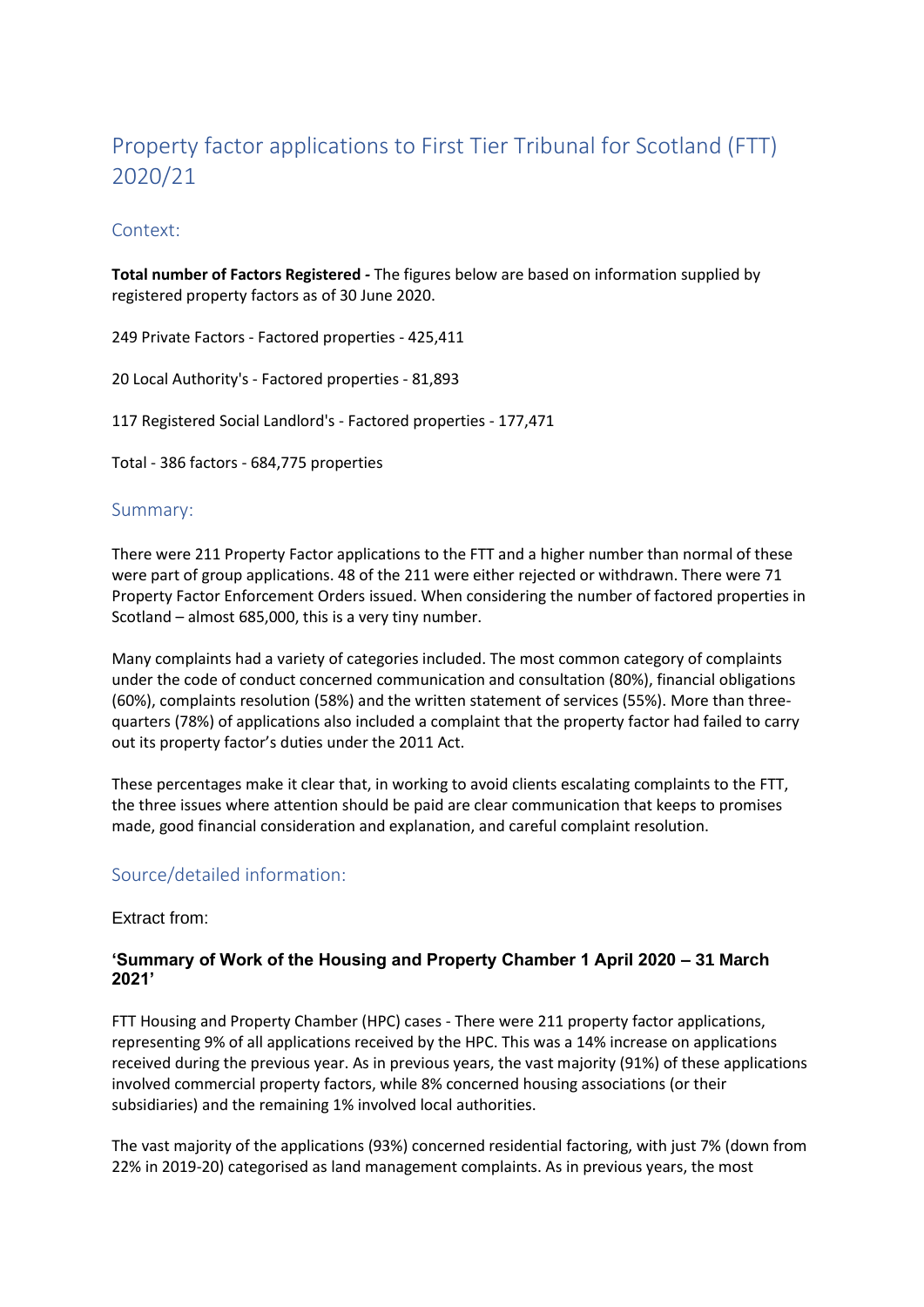common category of complaints under the code of conduct concerned communication and consultation (80%). The most common categories of complaint after this related to financial obligations (60%), complaints resolution (58%) and the written statement of services (55%).**1**

More than three-quarters (78%) of applications also included a complaint that the property factor had failed to carry out its property factor's duties under the 2011 Act.

During the year, a total of 9 groups of multiple applications from different homeowners within a development or tenement were received. Group applications totalled 114 applications overall; these therefore accounted for more than half of all applications. Most of the groups involved between 3 and 7 applications, but there was also one group of 22 applications and another group of 56 applications.

Some of these groups were larger than in the previous year, and this may account at least partly for the increase in property factor applications compared with 2019-20. Where possible, multiple applications are grouped together and heard on the same day by the same tribunal to ensure efficiency, although this can result in longer and more complex hearings.

# Case outcomes

The chart below indicates the outcomes of property factor applications which were closed and/or decided by a tribunal during the year. 'Decided' means a decision was made about whether the property factor had complied with the code of conduct and/or the property factor's duties. In cases where a Property Factor Enforcement Order (PFEO) is issued by a tribunal, a decision on whether the order has been complied with may not be made until the following year.

A total of 24 applications were rejected. A further 24 applications were withdrawn by the applicant, with no reason stated for most of these (21); in the other 3 cases it was because the matter had been resolved. A total of 144 applications were decided by a tribunal. The outcomes of those applications are shown in the chart below.



**1** Note: most applications involved more than one complaint, and many included complaints under several different sections of the code of conduct.